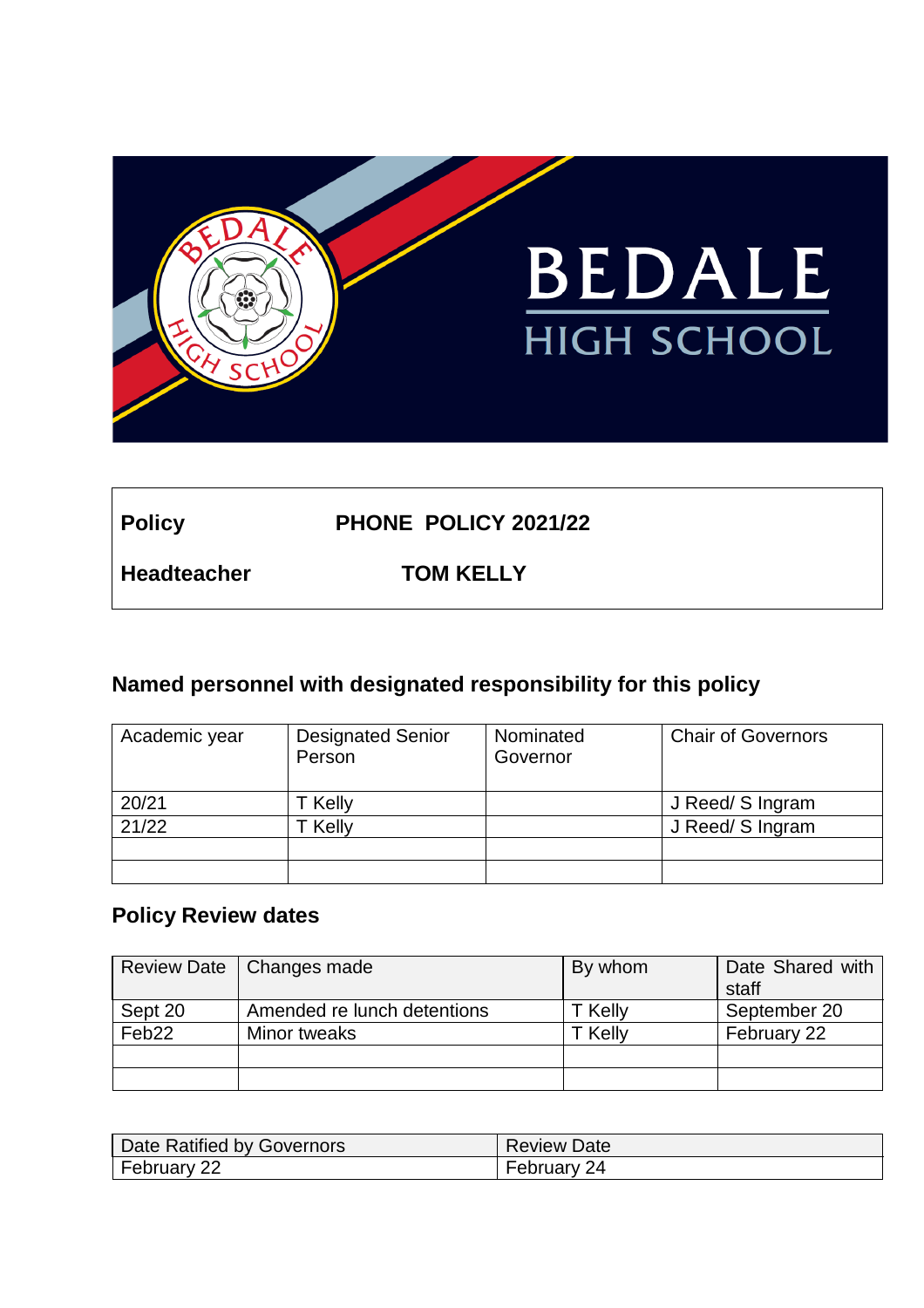#### **Aims**

#### **The term 'phone' in this policy denotes mobiles phones, iPods, MP3, MP4 players and any similar portable electronic devices.**

The School recognises that mobile phones, cameras and digital devices are now an integral part of our culture and can be of considerable value, particularly in relation to personal safety. However, balanced with this is the need to safeguard children and staff from cyber bullying, inappropriate use of the Internet and telecommunications, and the misuse of social media platforms such as Twitter, Facebook, Snapchat and Instagram.

This policy has been compiled after consultation with parents, students and staff through briefings, questionnaires and the Headteacher's weekly letter.

#### **The policy at BHS is that student phones are banned from the school site during the academic day.**

#### **The primary reason for this is:**

Student Wellbeing: phones are excellent 'tools', which can help to make aspects of our lives easier or more interesting. However, we have noticed an increasing pattern of over-reliance on these devices, with more students displaying signs of 'phone addiction', where the desire to check/use/be on the phone seems to control their lives. In such cases, the phone often becomes the single most important focus of their lives, to the detriment of other key areas: meaningful communication, exercise, participation in clubs/extra-curricular activities, ability to concentrate for longer periods, a good night's sleep and so on.

Additional reasons:

- Safeguarding: to reduce the potential for inappropriate communications between peers and to prevent vulnerable students from being targeted through malicious phone use
- To reduce the number of confrontations over phone use in school, where too much staff time is being wasted dealing with 'phone-fallout', rather than being spent on improving provision for students
- To improve levels of attention and concentration in lessons by removing the distraction/temptation of phones from students who cannot resist the constant urge to be checking/texting etc.

Aside from the above reasons, it has been shown that the effect of banning mobile phones from school premises adds up to the equivalent of an extra week's schooling over a pupil's academic year. This is according to research by Louis-Philippe Beland and Richard Murphy, published by the Centre for Economic Performance at the London School of Economics.

*"Ill Communication: The Impact of Mobile Phones on Student Performance" found that after schools banned mobile phones, the test scores of students aged 16 improved by 6.4%. The economists reckon that this is the "equivalent of adding five days to the school year".*

According to Beland and Murphy, a phone ban produced improvements in test scores among students, with the lowest-achieving students gaining twice as much as average students. The ban had a greater positive impact on students with special education needs and those eligible for free school meals, while having no discernible effect on high achievers.

*"We found that not only did student achievement improve, but also that low-achieving and low-income students gained the most. We found the impact of banning phones for these students was equivalent to an additional hour a week in school, or to increasing the school year by five days."*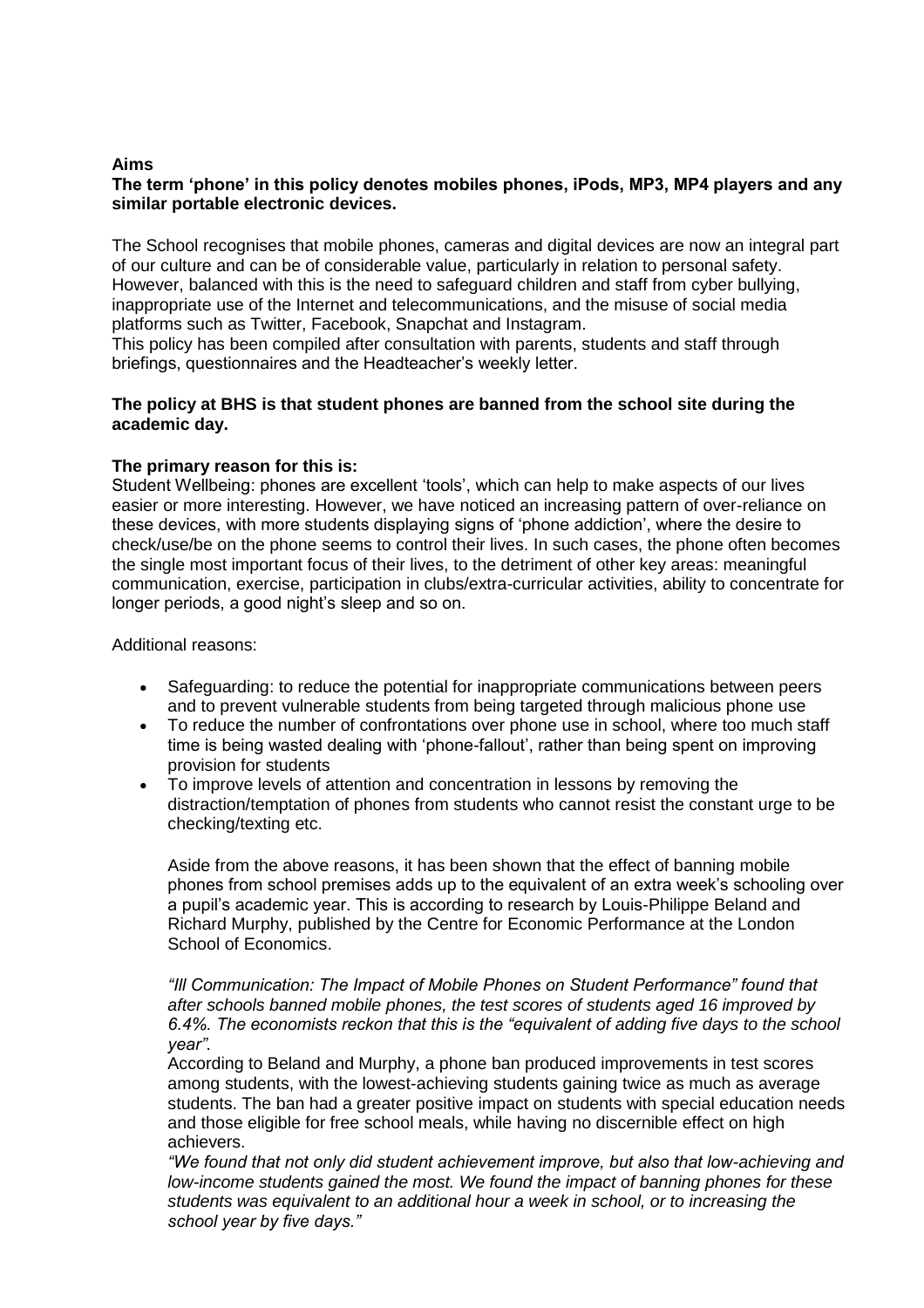#### **Journey to and from Home**

The school recognises that parents/carers in a rural community feel the need for their children to have access to a mobile phone for communication during the journey to or from school. This helps with safeguarding and child protection especially in the long dark winter months. BHS supports this approach wholeheartedly.

To that end BHS has adopted the following mobile phone best use policy:

- Students are allowed to bring mobile phones to and from school to ensure their personal safety at all times during their journey
- If a student brings their phone to school, then on arrival at school their phone is to be placed immediately in their locker (every student is issued with their own locker)
- The phone can be retrieved from their locker only at the end of the school day. Not before and not during any period of social time (break or lunch)
- Any requirement for a parent/carer to contact a student or a student to contact their parent/carer can be done through the school reception or through the Pastoral Support Team at appropriate times in the school day.

#### **Consequences of inappropriate use of the mobile phone:**

If a student is seen with a phone on the school site, it will be confiscated. This includes the morning arrival before the first bell goes, it applies to both indoor and outdoor locations, and it includes phones sticking out of pockets or seen in bags. See the table below for our confiscation actions.

| <b>Violation 1</b> | Mobile phone confiscated, held in a secure<br>place in the pastoral office and returned at<br>the end of the school day when the student<br>comes to collect it. | 30 min after-school<br>detention issued.                                                                               |
|--------------------|------------------------------------------------------------------------------------------------------------------------------------------------------------------|------------------------------------------------------------------------------------------------------------------------|
| <b>Violation 2</b> | Mobile phone confiscated, held in a secure<br>place until parent is able to collect. Phone<br>will only be handed back to the parent/carer<br>at an agreed time. | 50 min after-school<br>detention issued to student.                                                                    |
| <b>Violation 3</b> | As per Violation 2                                                                                                                                               | Plus 1 day in Inclusion.<br>Signed contract with parent<br>that student will leave phone<br>at home for 2 week period. |

#### **Mobile Phone Confiscation**

Staff to ensure phone is placed in a clearly labelled envelope and ensure that it is taken to pastoral support for safekeeping. Under no circumstances should any member of staff keep the phone longer than is necessary. Staff confiscating the phone must log this on SIMS to keep a tally of how many times a student has had their phone confiscated.

Once the phone is 'booked' into the office by the Pastoral Support Team it will be locked away safely. A manual entry will be made into the Confiscation Log.

Refusal to hand a phone over to members of staff, or to comply with a search where a student is suspected of having a phone with them, will result in a referral to Inclusion and potential suspension should the student persistently refuse to comply.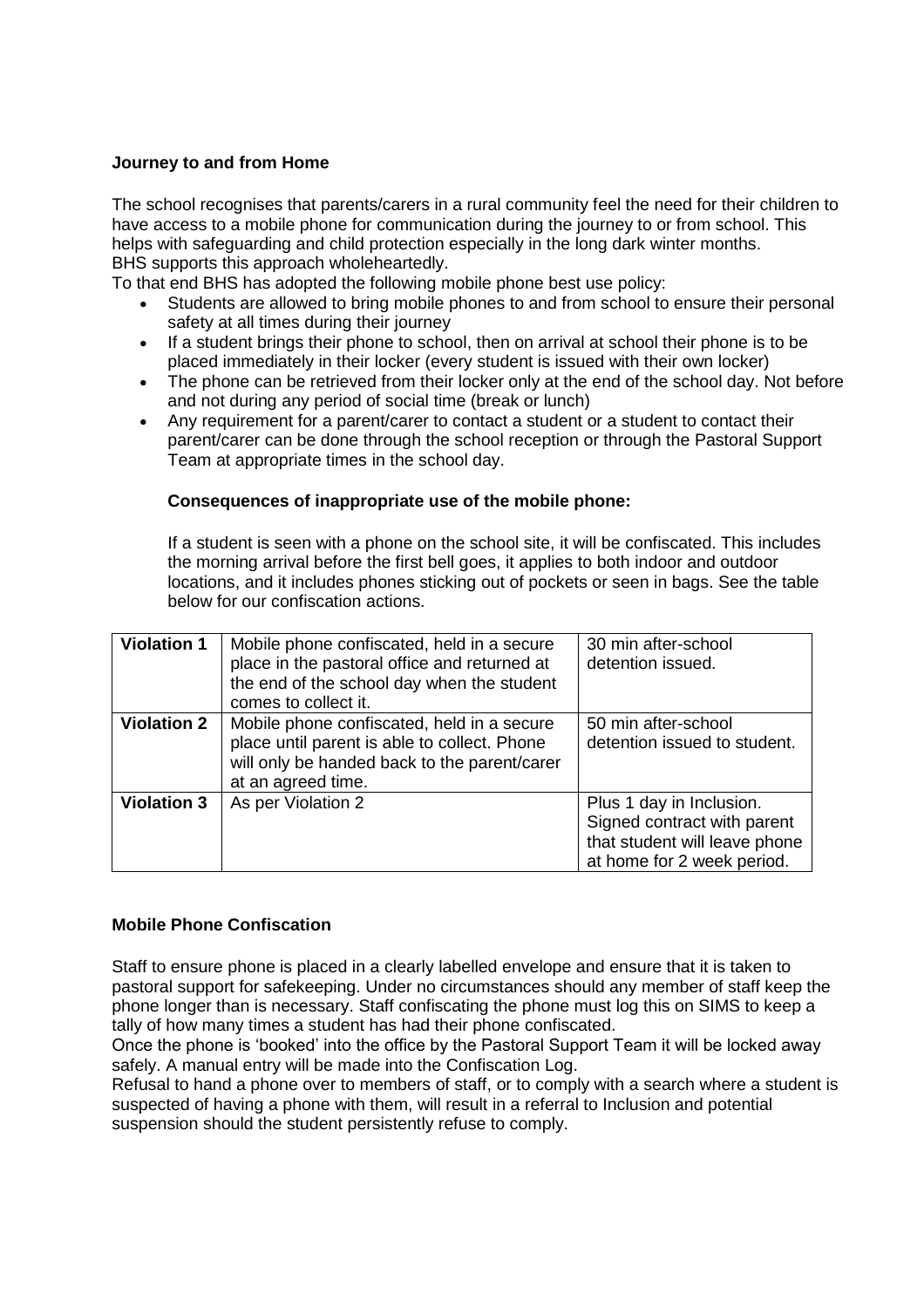# **Exceptions**

In very rare circumstances, a student may have specific medical conditions that require them to have a mobile phone on their person at all times as a safeguarding precaution. In such cases, a Phone Pass may be issued by the Headteacher, on the understanding that the phone will only be used at appropriate times and in line with their health plan.

Some students, (especially those from Service families or Young Carers) may need to contact home during the day. They will still be able to do this through the pastoral office, using a school phone.

Certain field trips or activities out of school may require students to have their phones with them. In such cases, this will be communicated to students and parents in advance.

# **5. Use of Personal Mobile Phones for Staff**

The school recognises that personal mobile phones have the potential to be used inappropriately. Mobile phones should only be used to take photographs or videos of children by authorised staff. In such cases, pictures/footage must be deleted from the device at the earliest opportunity after they have been published for the agreed use.

Personal mobile phones should not generally be needed or used by staff, except as set out in the guidelines below:

- Should Staff need to use their mobile phone, best practice is that mobile phones, wherever possible, should not be used in the presence of the children.
- Mobile phones must not be used during lesson times either to make or receive calls/texts/emails etc unless there is an emergency.
- Staff should not use their phone while on duty (except for emergencies), this includes the checking of work emails.
- Staff should never give their mobile phone number to any pupils. This also includes past pupils under the age of 18 years.
- Staff should exercise caution when giving their mobile number to parents as this could be misconstrued. The school is aware that some staff members are also parents at the school. If in doubt discuss this with a member of the SLT.
- PE staff may use their mobile phones during PE sessions and when responsible for children away from school, only to communicate arrangements to parents or colleagues or for emergency purposes.
- Trips and Visits Offsite: The staff member in charge should take one of the school mobile phones when off site. This phone should be used when communicating with parents. Other staff members on the trip or offsite should carry their mobile phones so they can communicate with colleagues when necessary or in an emergency.
- Staff Mobile phones (including personal mobile phones) could contain confidential information regarding other members of staff such as personal phone numbers, e-mail addresses or pictures.
- All mobile phones brought onto the premises (including personal mobile phones) should have a password locking system enabled to ensure that their contents remain secure in the case of loss.

# **Responsibility for lost phones and Disclaimer**

As previously stated it is understood why parents may want their child to bring a mobile phone into school in a rural community. Whereas this is understood and as such we have provided lockers for these phones to be placed in, the School retains no liability for any phone that is brought into school which is either lost, stolen or damaged or used in a manner which is against the owner's consent.

The School's advice is to leave mobiles at home and make any necessary contact through main reception. If however a parent/carer has purchased a locker and the student's phone is deposited